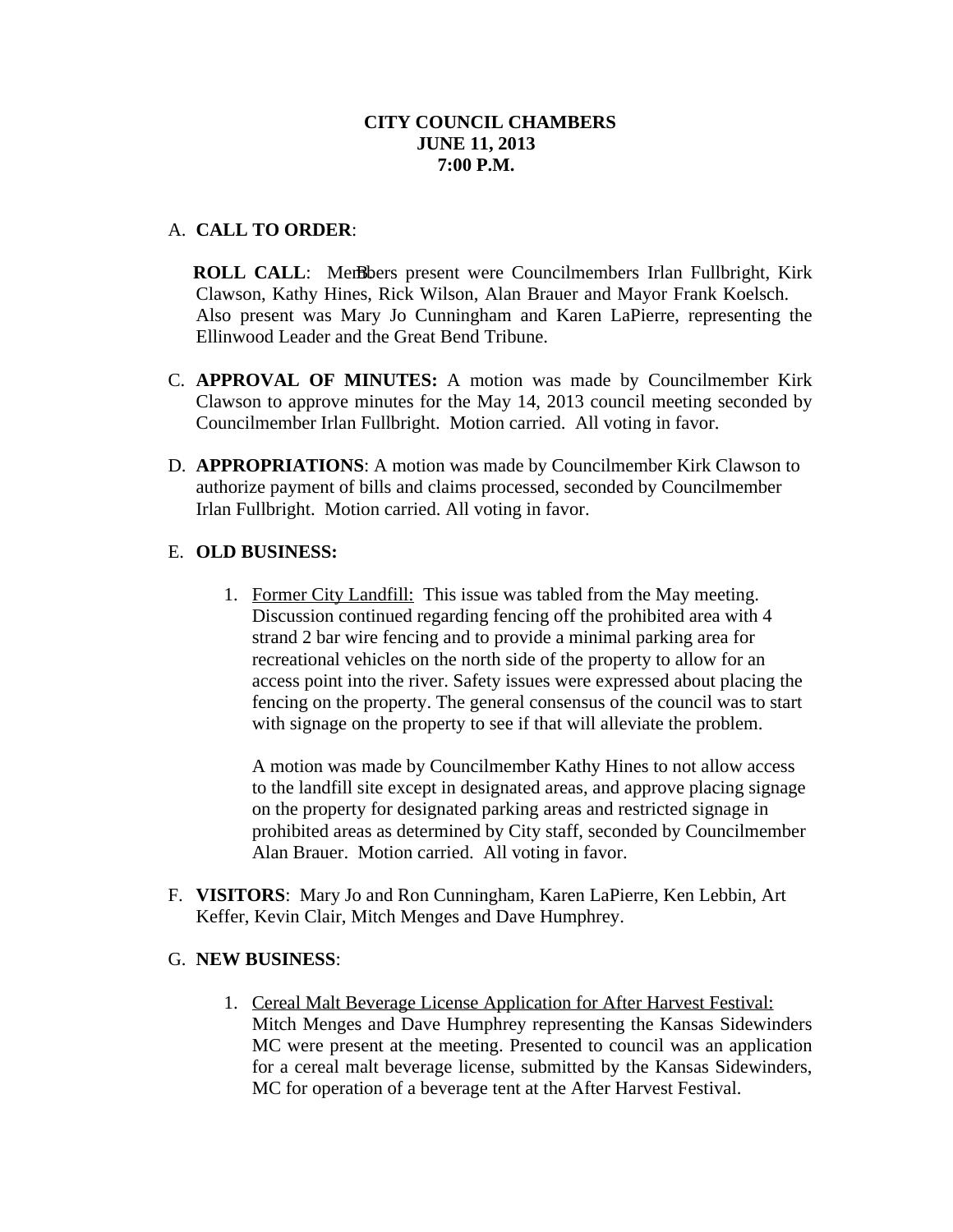A motion was made by Councilmember Rick Wilson to approve the cereal malt beverage application for operation of a beverage tent for the Kansas Sidewinders, MC at the After Harvest Festival, seconded by Councilmember Kathy Hines. Motion carried. All voting in favor.

2. Ordinance for Consumption of Cereal Malt Beverages on Public Property: Presented to council for review was Ordinance 2013-2, an ordinance that allows for the consumption of cereal malt beverages and alcoholic liquor in the City Park in association with the beverage tent and the After Harvest Festival Dance.

A motion was made by Councilmember Irlan Fullbright to approve Ordinance 2013-2, an ordinance exempting certain following described public property, the title of which is vested in the City of Ellinwood, Kansas to permit the consumption of alcoholic liquor and cereal malt beverages thereon, as authorized by charter ordinance No. 5 of said city and establishing the time when such exemption shall be effective. Councilmember Kathy Hines seconded the motion. Motion carried. All voting in favor.

3. Fireworks Display: The past several years the City has joined with other community members to provide a fireworks display for the community and surrounding area. Donations are received from local businesses and individuals to help defray the costs to the City. Mitch Menges advised council that the Menges family will made a \$1,000 annual contribution to the event.

A motion was made by Councilmember Kathy Hines to approve the 4<sup>th</sup> of July fireworks display to be held on July 4<sup>th</sup>, with an alternate date of July 5 th in the case of inclement weather, and also to rename the event to the Jerry Menges Memorial Fireworks Display Motion seconded by Councilmember Clawson. Motion carried. All voting in favor.

#### **REPORTS**:

- 1. Municipal Court Report: Presented to Council was the Municipal Court Report for May, 2013.
- 2. Utilities Production Report: Presented to Council was the Utilities Production Report.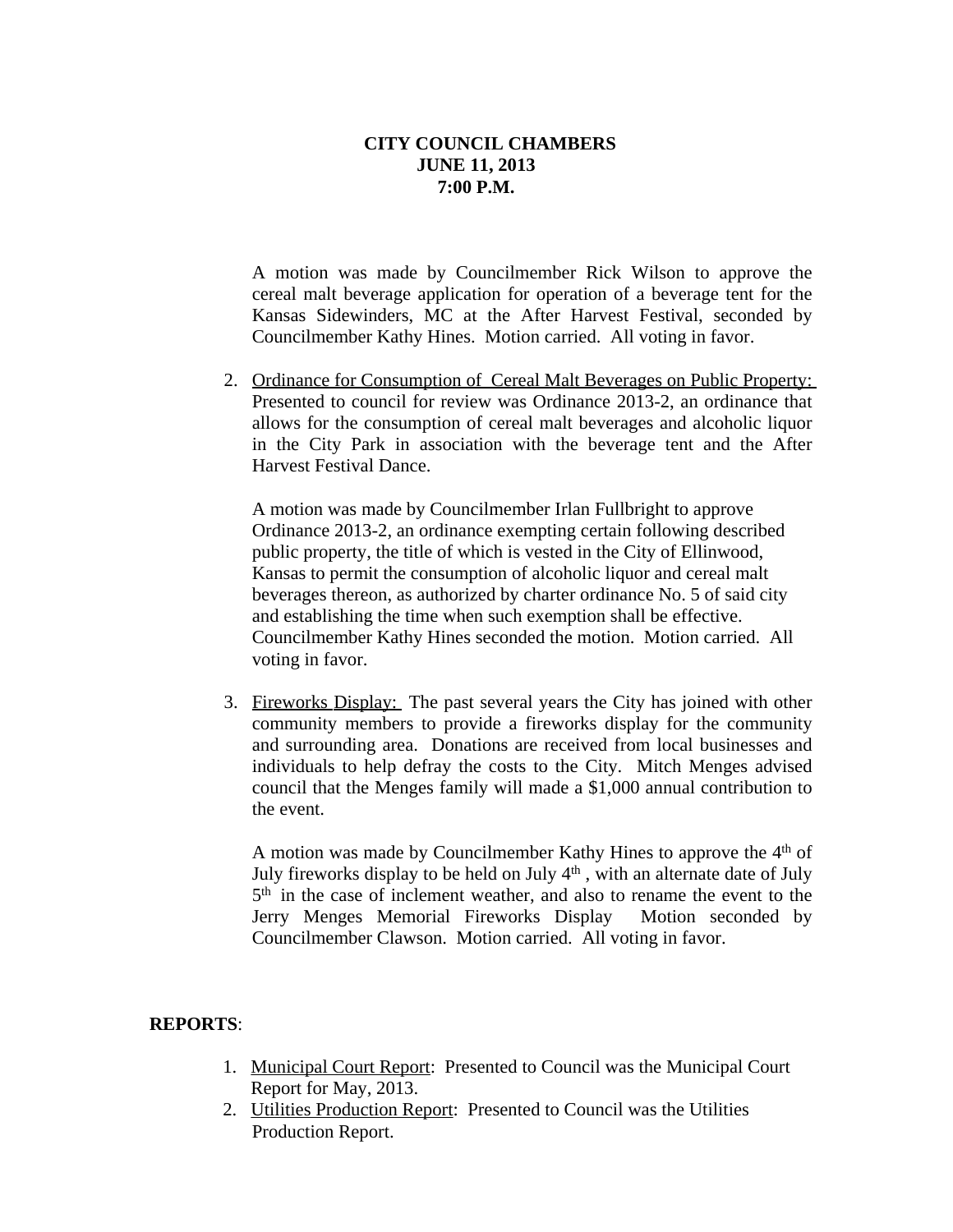#### 3. Staff Reports:

- a) Staff reported Greg Maxwell was the 5<sup>th</sup> person appointed to the Recreation Commission. The next meeting will be June 17<sup>th</sup> and the public is invited.
- b) Staff reported H & B Communications has sent out community surveys regarding placing fiber optic within the town, which would enable them to offer bundled services, including high speed internet, landline and cable service. It is very important the surveys be completed because H  $\&$ B Communications has to have 60% to 70% interest from the community before they can proceed
- c) A city newsletter addressing some common questions and concerns is being mailed out with the annual consumer confidence report.
- d) Staff explained Rob Fisher is seeking a public administration degree and will be interning with the City this summer for 2 hours a week. His focus will be on budgeting and human resources.
- e) Staff reported the June Jaunt was again very successful with large crowds attending.
- f) Staff reported he has committed \$3,500 out of the Economic Development Fund for After Harvest Festival souvenir programs.
- g) Staff reported the band shell has been power washed. Attendance at the pool started out low, due to mild temperatures, however the last few days attendance has been good. A letter requesting fireworks donations has been sent out. Installation of the new playground equipment will be finished this week.
- h) Staff reported a bunker gear grant for the fire department has been approved. Also the city will be obtaining a 5 ton vehicle through the Forestry Department and will be spending approximately \$10,000 to equip the vehicle.
- i) Staff explained effective July 1<sup>st</sup>, cities can no longer prohibit concealed carryon on city properties.
- j) A budget study session will be scheduled for July  $22<sup>nd</sup>$  or 23rd .
- k) Staff reported the city is waiting on a survey for the Pohlman property to finalize the deed.